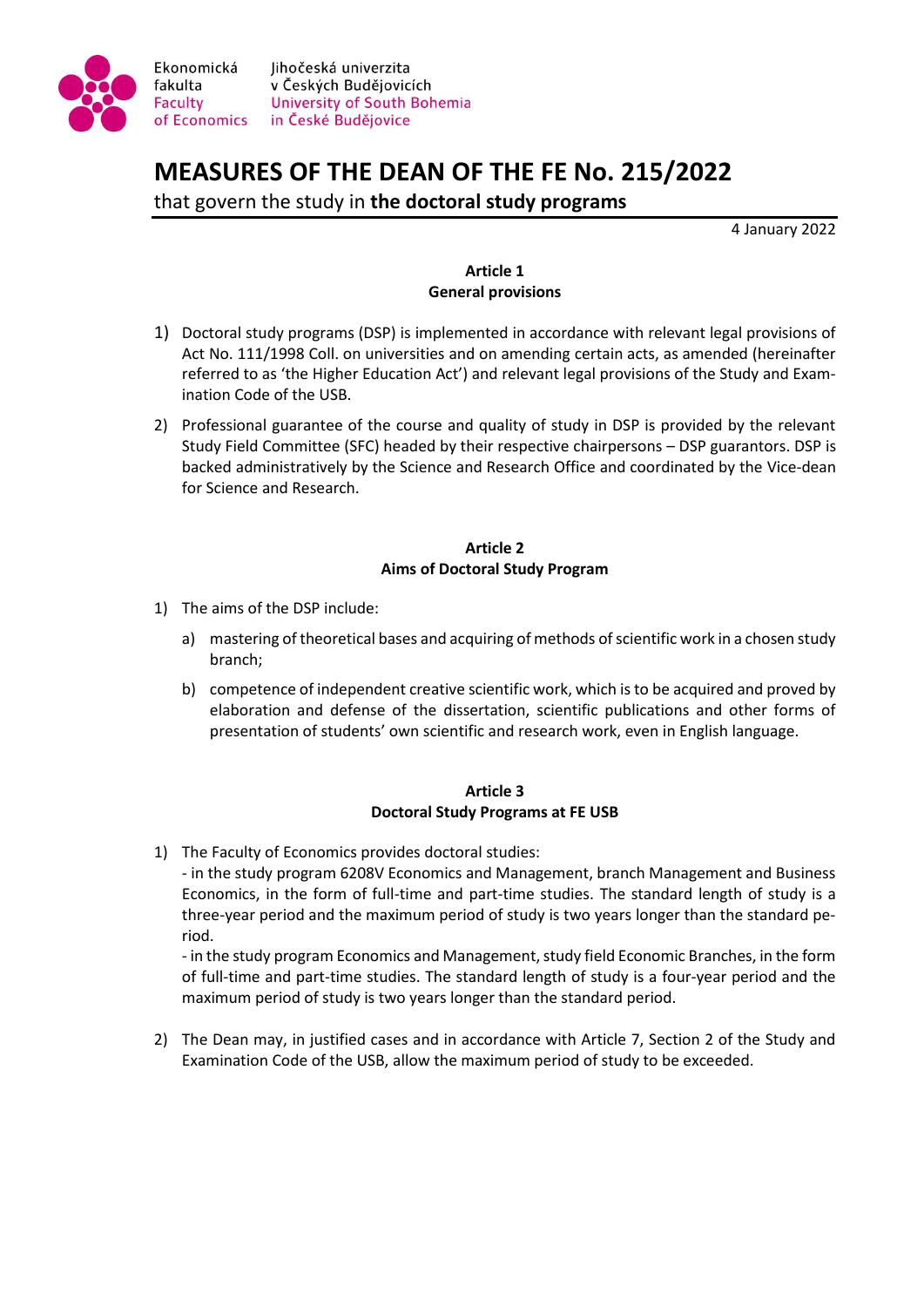

## **Article 4 DSP Student Scholarships**

- 1) The awarding of scholarships to DSP students is governed by the Scholarship Regulations of the USB. DSP students are awarded scholarships listed in Article 3, Section 3 of the Scholarship Regulations of the USB.
- 2) The Dean decides on awarding and the amount of basic scholarships on the basis of a proposal from the Study Field Committee. The amount of scholarships and the conditions for their award are regulated in more detail by the Scholarship Regulations of the USB and the Dean's announcement, which is issued annually for the current academic year.

## **Article 5 Study Field Committee**

- 1) Regulating rules for establishing the Study Field Committee (hereinafter referred to as 'the SFC') and its sphere of activity are governed by relevant legal provisions of the Higher Education Act and the Study and Examination Code of the USB, and by these measures.
- 2) The members of the Study Field Committee of a doctoral study program are appointed and disengaged by the Dean after approval by the Faculty's Scientific Board, at most for the period of validity of the doctoral study program accreditation. The SFC has the minimum five members who may be professors and associate professors or prominent specialists in a given field or with an academic degree (Ph.D., Th.D., Dr., CSc., D.Sc. or DrSc.), who have been, in the last five years, engaged in the activity corresponding to the field(s) of education within which the doctoral degree program is to be pursued. At least two of the members must not be the staff of the faculty or other institutions involved in the implementation of the given DSP.
- 3) The guarantor of the doctoral study program is the SFC chairperson.
- 4) In particular, the SFC:
	- a) Discusses and approves DSP accreditation materials and is informed about DSP evaluation reports.
	- b) Prepares measures for admission proceedings for the study in the DSP and proposes the members of the committee for admission examinations.
	- c) Discusses and approves the tutors and guarantors of DSP subjects.
	- d) Approves topics of dissertations.
	- e) Evaluates and approves presented individual study plans and methodologies of students' dissertations.
	- f) Proposes supervisors for approval by the Dean of the faculty.
	- g) Based on the supervisor's proposal, it appoints a consultant of a dissertation from the leading experts outside the academic sphere.
	- h) Discusses the transfer of students and validates subjects and other study obligations fulfilled at other universities in accordance with Article 7 of these measures.
	- i) Discusses annual evaluation of the studies and monitors the fulfilment of individual study plans.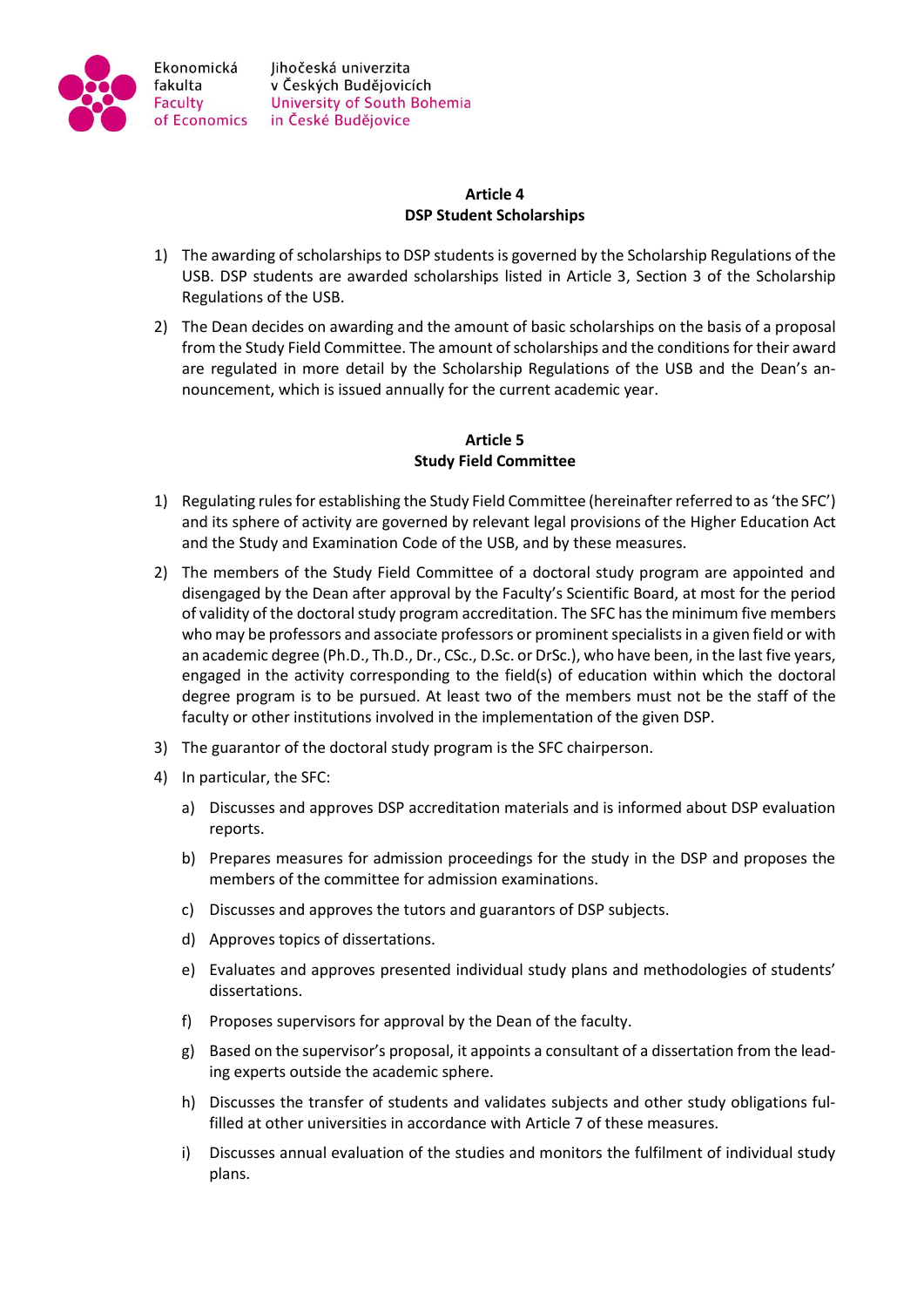

Ekonomická fakulta

Faculty

- j) Determines requirements for the state doctoral examinations (SDE).
- k) In accordance with the rules of ethics of scientific work, it proposes the chairperson, vicechairperson and members of the examination committee for SDE, and submits the proposals to the Dean.
- l) In accordance with the rules of ethics of scientific work, it proposes the chairperson, vicechairperson, opponents and members of the examination committee for the defense of dissertations, and submits the proposals to the Dean.
- 5) The SFC meets at least once every term. The SFC is quorate with more than half of the members present. Resolutions of the SFC are accepted by a majority of the members present. Voting is public. Secret voting is possible if it is proposed by one of the members present and approved by an absolute majority of the members present. The results of voting are to be recorded in the minutes of the SFC meeting.
- 6) Results of the discussion are to be presented by the SFC to the Dean and the Vice-dean for Science and Research in the form of minutes.
- 7) SFC meetings are chaired by the SFC chairperson, in the chairperson's absence by an SFC member appointed by the SFC chairperson.
- 8) The agenda for the SFC are proposed by its chairperson. This agenda is part of the invitation, which is usually sent by e-mail to each member of the SFC sufficiently in advance (at least one week before an SFC meeting). Additions and amendments to the agenda may be proposed by any member at the beginning of the meeting at the latest.
- 9) On a proposal from the SFC chairperson, it is possible to vote on the submitted materials by the per-rollam method during periods between SFC meetings, except for the following decisions:
	- a) approving individual study plans of students;
	- b) discussing annual evaluation of students' studies.

Resolutions of the SFC are adopted by a majority of all the SFC members in the event of perrollam voting.

10) Meetings of the Study Field Committee may be convened by the SFC chairperson so that it will take place in real time by means of distance communication that allows audio and video participation of the SFC members (hereinafter referred to as 'hybrid meeting'). The number of members present at an SFC hybrid meeting consists of the number of physically and virtually present members. At the beginning of an SFC meeting, the participation of the members is checked by verifying it verbally at the request with the microphone and camera switched on, or in writing to the chat.

#### **Article 6 Admission Proceedings**

- 1) Graduates of master or follow-up master study programs may apply for admission to the DSP.
- 2) The Dean decides on the admission of a candidate to the DSP on the basis of the result of the admission examination (AE). The results of the AE are submitted to the Dean by the committee for DSP AE.
- 3) The committee for AE and its chairperson are appointed by the Dean on the proposal of a relevant DSP SFC. The presumed supervisor, for the topic of which a candidate applies, may also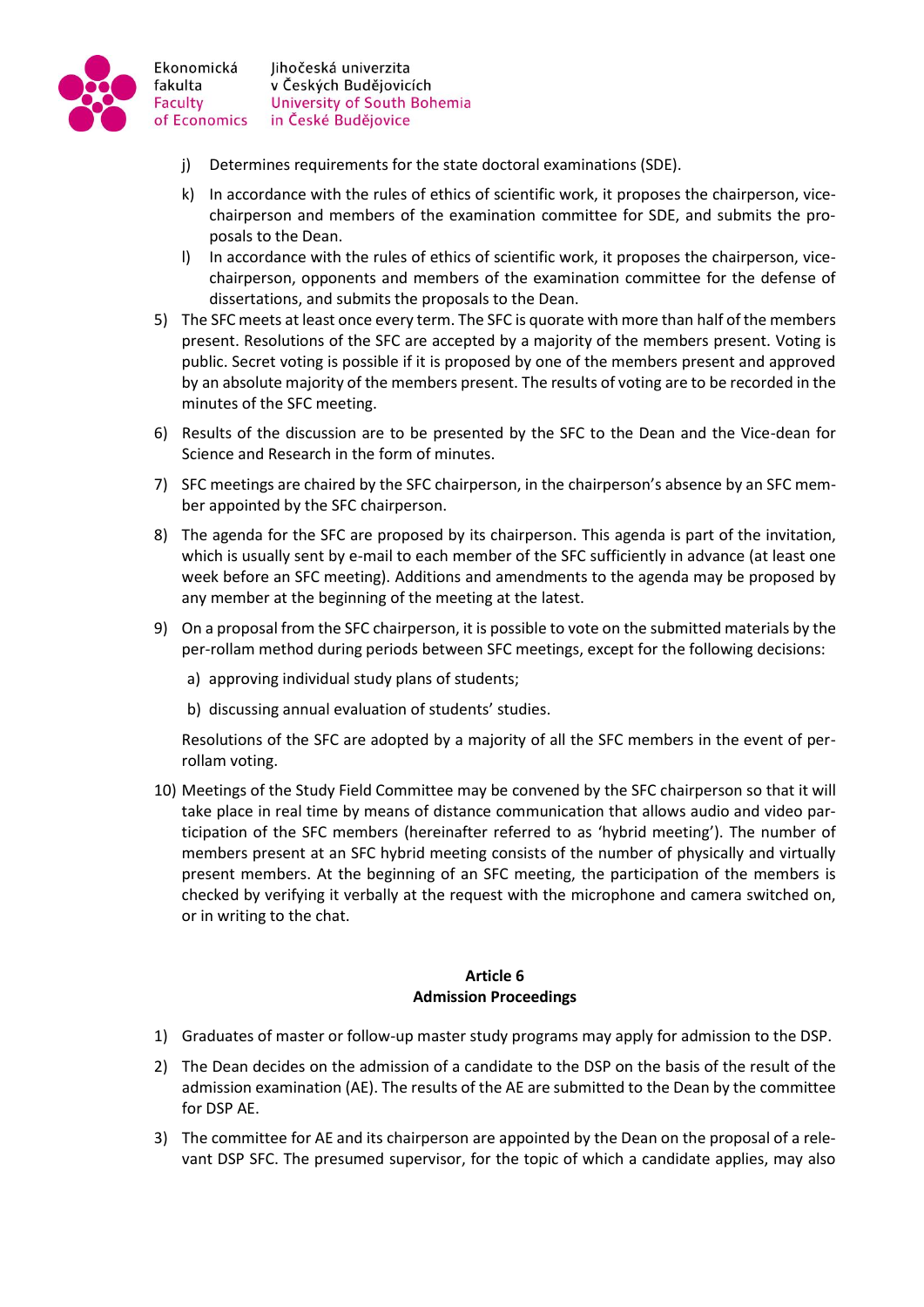

take part in the meeting of the committee but without the right to vote. The committee evaluates the candidate's preconditions for scientific work in the given field on the basis of the submitted documents and an expert discussion. The level of skills in English language is also evaluated as part of the DSP AE.

- 4) The Committee submits to the Dean a record of the results of the AE with a proposal for the acceptance/non-acceptance of the candidates.
- 5) The Faculty of Economics of the USB usually announces an admission procedure to the DSP once a year, at least four months before the deadline for the submission of applications or, if applicable, in accordance with Section 49(6) of the Higher Education Act.
- 6) The Dean determines the rules for the admission procedure and the conditions for admission to study at the DSP for the relevant academic year through Dean's measures in accordance with the Higher Education Act, the Study and Examination Code of the University of South Bohemia in České Budějovice and these measures. The Dean's measures are published on the official board of the FE USB and they must contain:
	- a) DSP field;
	- b) required documents;
	- c) date and method of submitting the applications;
	- d) maximum number of admitted candidates;
	- e) form and general content of the admission examination and the criteria for its evaluation;
	- f) general topics of dissertations.
- 7) The number of newly assigned dissertations in the relevant academic year per one supervisor must not exceed 3 dissertations.

#### **Article 7**

## **Transfer of Students and Validation of Subjects and Other Study Obligations Fulfilled at Other Universities**

- 1) Transfer of students from other universities and faculties is possible only:
	- a) after completing of the  $1<sup>st</sup>$  year of DSP studies;
	- b) in content-compatible DSP study plans;
	- c) upon documented fulfillment of an individual study plan at the original training department.
- 2) Transfer requests are discussed by an SFC, which forwards it to the Dean of the Faculty with a recommendation for decision.
- 3) The Dean decides on the validation of the subjects and other study obligations fulfilled during previous studies at other universities on the basis of the recommendation of the SFC.

## **Article 8 Enrolment for Studies and Particular Academic Year**

1) The enrollment of DSP students for a respective academic year of study is governed by the following rules: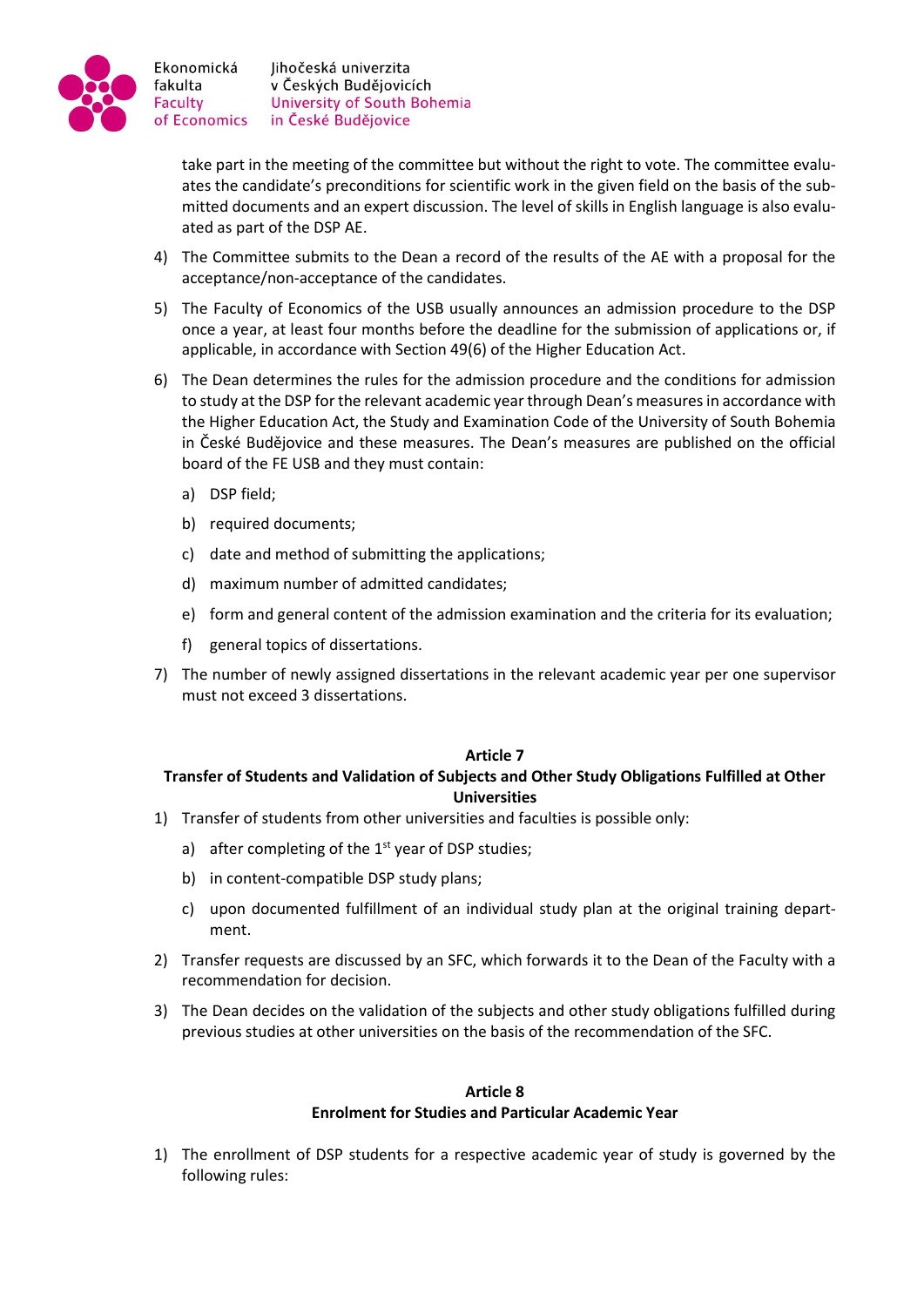

- a) DSP students are required to enroll for their studies in a respective academic year within a deadline set by the Dean.
- b) Student who do not enroll within the given deadline and do not submit a formal apology within 5 days from such deadline fail to meet the requirements of the study program and their studies are terminated in accordance with Section 56(1)(b) of the Higher Education Act.
- c) The Dean provides a substitute enrollment deadline for all students who have submitted their apology. If a student does not enroll by the substitute deadline, their studies will be terminated in accordance with Section 56(1)(b) of the Higher Education Act.

## **Article 9 Course of Study**

- 1) DSP studies proceed in accordance with approved individual study plans (ISP) under the supervision of supervisors.
- 2) The ISP proposal is submitted by each student to the DSP Study Field Committee for approval by 5<sup>th</sup> January of a respective academic year. Framework methodology for a dissertation thesis, the recommended scope of 3-5 pages, is annexed to the ISP. The methodology includes a topic analysis, the objectives, the methodology used, expected data sources, a literature review and the schedule of the dissertation.
- 3) In the event an ISP proposal is rejected, the SFC:
	- a) states the reasons of rejecting the ISP;
	- b) sets a deadline for the submission of another ISP proposal at no later than on  $15<sup>th</sup>$  June the respective academic year.
- 4) The repeated rejection of the ISP proposal may be considered as non-observance of the requirements arising from the study plan in accordance with Section 56(1)(b) of the Higher Education Act.
- 5) The SFC provides each student with a range of requirements and the focus of the state doctoral examination. This provision is made at the beginning of the last standard year of the doctoral program at the latest.
- 6) Students apply for changes in their ISPs to the SFC.
- 7) Obligatory parts of the DSP include:
	- a) scientific research and presenting its results;
	- b) completing subjects according the approved ISP;
	- c) independent study under the supervision of a supervisor, participation in courses, scientific conferences and seminars, including those abroad;
	- d) pedagogical work in the maximum scope of 2 teaching hours/week. The scope and focus of the pedagogical work is determined by the head of the training department after consultation with a supervisor;
	- e) participation in public scientific conferences and seminars. DSP students present partial results of their work there;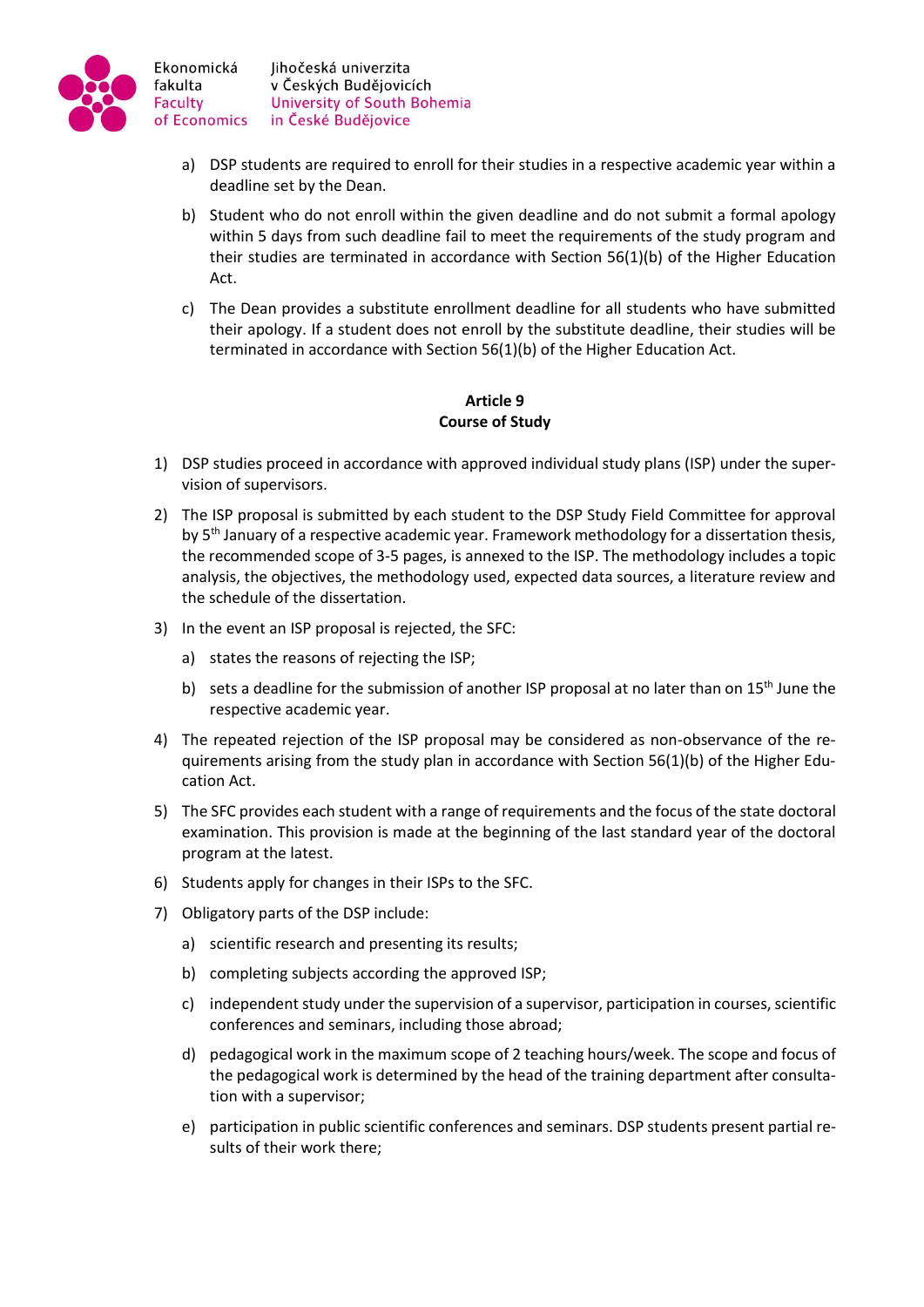

- f) in accordance with Article 37(3)(A) of the Study and Examination Code of the USB, during the first year of DSP studies, students present a methodological plan of their dissertation at a seminar arranged by the training department. Students inform the Science and Research Office of the date of this seminar;
- g) publishing of results of research activities in reviewed scientific journals;
- h) active participation in the activities of the relevant training department is checked and confirmed by the head of such department;
- i) completion of part of the studies at a foreign institution for at least one month, or participation in an international creative project with the results published or presented abroad, or another form of students' direct participation in international cooperation.
- 8) During the doctoral study program, students may apply for a change in the study form or a transfer to another doctoral study program. Such applications are decided by the Dean based on the recommendation of a relevant SFC or relevant SFCs.

## **Article 10 Supervisor**

- 1) Supervisors are appointed by the Dean, following the proposal of the SFC, from the professors, assistant professors and doctors of science of the USB and other universities, or from other experts with scientific degrees approved by a relevant scientific board.
- 2) In particular, supervisors:
	- a) prepare, in cooperation with students, the individual study plans and may participate in the students' admission procedure;
	- b) propose consultants and the topics of dissertations;
	- c) monitor the course of study and scientific work of DSP students and provide them with consultations;
	- d) are responsible for DSP students' involvement in research work and for adequate material and financial support of DSP students' research work;
	- e) evaluate for each term the fulfillment of DSP students' individual study plans and informs the SFC about the evaluation on a prescribed form.

## **Article 11 Interruption of Studies**

1) The interruption of DSP studies is governed by Article 26 and, to the extent appropriate, by Article 346(3) of the Study and Examination Code of the USB.

## **Article 12 Assessment of Study Results**

1) The SFC assesses students' fulfilment of the ISP annually. The SFC assesses students' fulfilment of the ISP based on the facts submitted by DSP students by  $15<sup>th</sup>$  June of each academic year.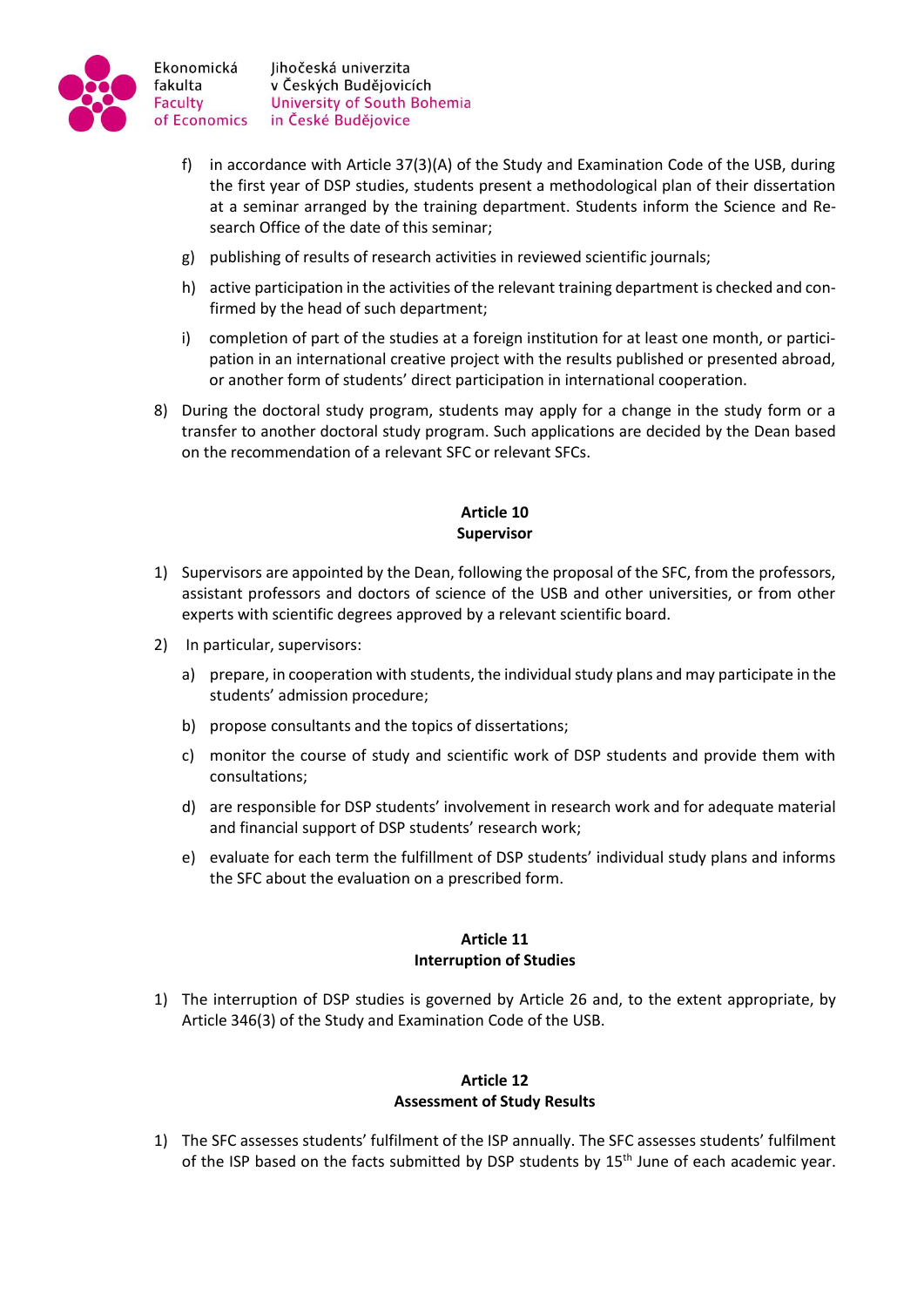

The annual study assessments are commented on by supervisors. In the event of failure to fulfil ISPs, a SFC submits the Dean a proposal to terminate the studies;

- 2) The fulfilment of each student's ISP is assessed on the basis of the following:
	- a) the completion of internships and study stays abroad is documented by submitting a report to the Science and Research Office no later than 1 month after the end of each stay;
	- b) DSP students demonstrate the publication and other outcomes of their scientific and research activities by entering bibliographic records and full texts in Personal Bibliographic Database (PBD) through their training departments.
- 3) Examinations in subjects takes place before a committee. An examination committee consists of at least two examiners. The examiners are approved by the SFC chairperson on a proposal of a teacher. A supervisor is not a member of the examination committee of the DSP student they supervise. The members of the examination committee make and verify a written report of each performed examination using a prescribed form. The reports are submitted to the Science and Research Office for archiving.
- 4) Examination in a subject may take place in a hybrid manner in real time with the help of means of distance communication on the basis of a decision of the teacher of the subject. A video and audio recording is made of the course of the examination with the remote participation of persons. The participants agree to the recording by their remote participation. The committee chairperson is responsible for making the recording, who submits the recording to the Science and Research Office for archiving. The Science and Research Office archives the recording for 5 years. In the event of a hybrid examination, an examiner appointed by the examination committee makes and verifies a written record of each performed examination using a prescribed form.
- 5) For subjects registered by DSP students in a given academic year, the subject lecturers are obliged to announce a sufficient number of exam dates during an academic year.

## **Article 13 Plagiarism Detection System**

- 1) Dissertations and all written work of the State Doctoral Exam are subject to inspections using the system for plagiarism detection. Inspection reports are assessed by DSP students' supervisors.
- 2) Supervisors comment on the publications of their doctoral students in terms of possible plagiarism as part of statements to DSP student' applications for permissions to defend their dissertations.

## **Article 14 State Doctoral Examination (SDE)**

- 1) SDEs examine comprehensive knowledge of doctoral program students, their ability to acquire deep knowledge of issues in relation to the areas approved in each ISP, even in their wider context, and their ability to evaluate information and use it in a creative manner.
- 2) DSP students apply to the SDE after the completion of all study requirements in their ISPs no later than one year after the standard duration of DSP studies. DSP students submit the application for the SDE to the Dean through the Science and Research Office.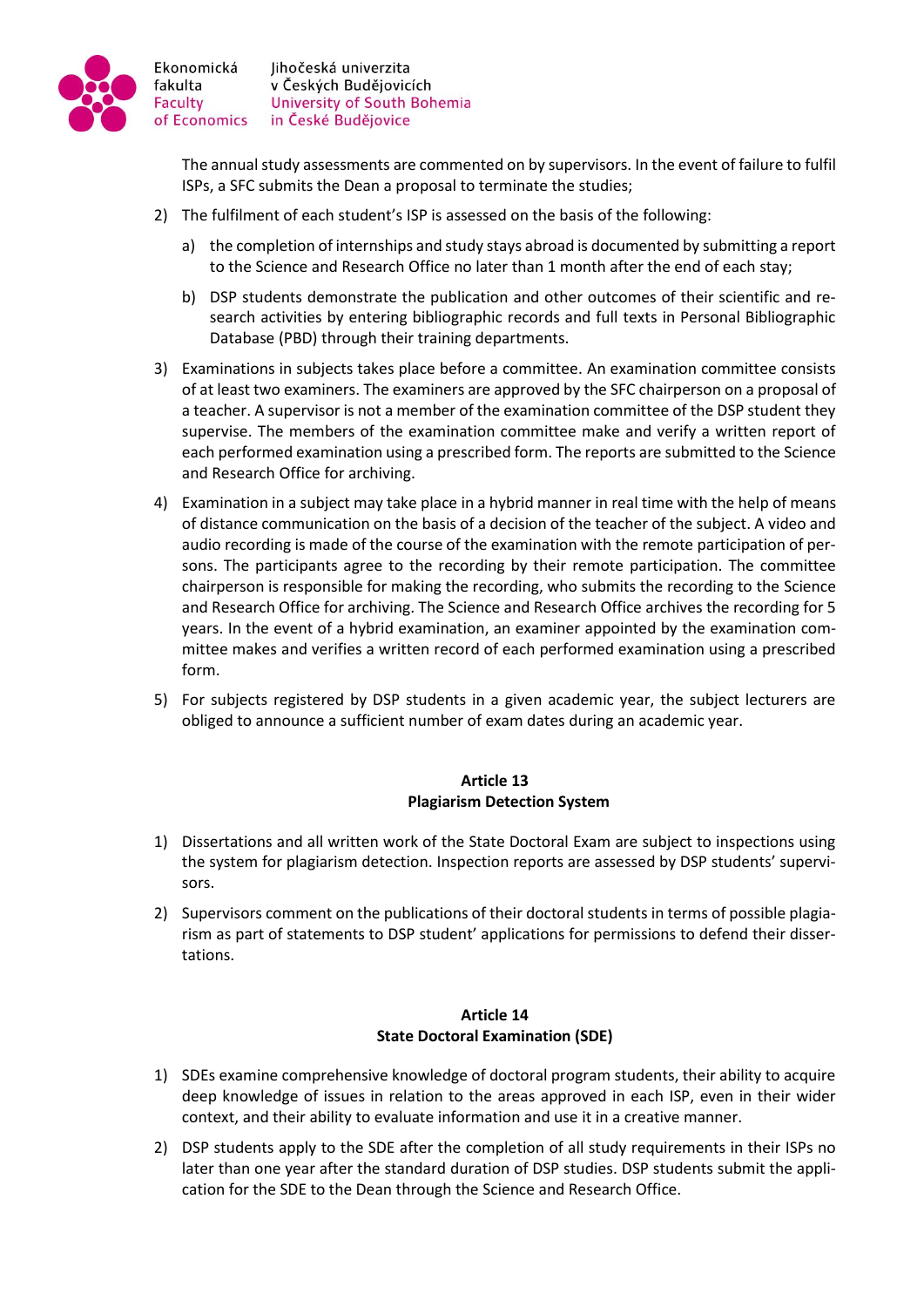

Jihočeská univerzita v Českých Budějovicích University of South Bohemia in České Budějovice

- 3) A paper is attached to the application for the SDE. The paper is submitted in the form of an article in the journal Economics Working Papers published by the FE USB in České Budějovice [\(http://ewp.ef.jcu.cz\)](http://ewp.ef.jcu.cz/). The content of the paper should match the objective of the dissertation thesis. It is usually about a student's literary research and dissertation methodology and is opposed by two opponents.
- 4) The Dean announces a student the date of their SDE not later than one month before. The date is published on the official board of the FE USB.
- 5) The SDE takes place before a committee of examiners. The committee chairperson and members are appointed by the Dean of the faculty on the proposal of the Study Field Committee at least one month before the SDE. The committee has an odd number of members, at least five, including its chairperson. The members of the committee may include professors, associate professors and important experts, whose nomination must be approved by the Scientific Council of the Faculty. The supervisor is not a member of the committee. The SDE is chaired by the committee chairperson, in the chairperson's absence by the committee vice-chairperson or a committee member appointed by the chairperson. The defense of the dissertation cannot be chaired by a student's supervisor. At least five members of the committee must be present at the State Doctoral Examination. The SDE process is in accordance with the following rules:

a) the candidate presents the hypothesis of the written work in relation to Article 14(3);

b) this is followed by the applicant's response to the opponents' reports and the discussion of the committee members on the work submitted;

c) this is followed by testing in the SDE topics set by the SFC in the ISP in accordance with Article 9(5).

- 6) The SDE is oral, in Czech, Slovak or English language.
- 7) The SDE as well as the announcement of its result is open to the public. The results are decided by secret ballot on the closed part of the state doctoral examination. In the event of indecisive ballot, the opinion of the chairperson of the examination committee decides.
- 8) The SDE may be evaluated as 'Passed' or 'Failed'.
- 9) The course of the SDE and its result are entered in a report.

10) The Science and Research Office announces to a student, the committee members and the opponents the contents of opponent assessments not less than 7 days prior to the SDE.

#### **Article 15 Dissertation Thesis and its Defense**

- 1) Dissertations show the ability of DSP students to carry out independent scientific and research activities.
- 2) A dissertation thesis must include:
	- a) overview of the current situation of the topic, which was selected for the dissertation thesis;
	- b) objectives of the dissertation thesis;
	- c) methodology;
	- d) results, including the innovative pieces of knowledge;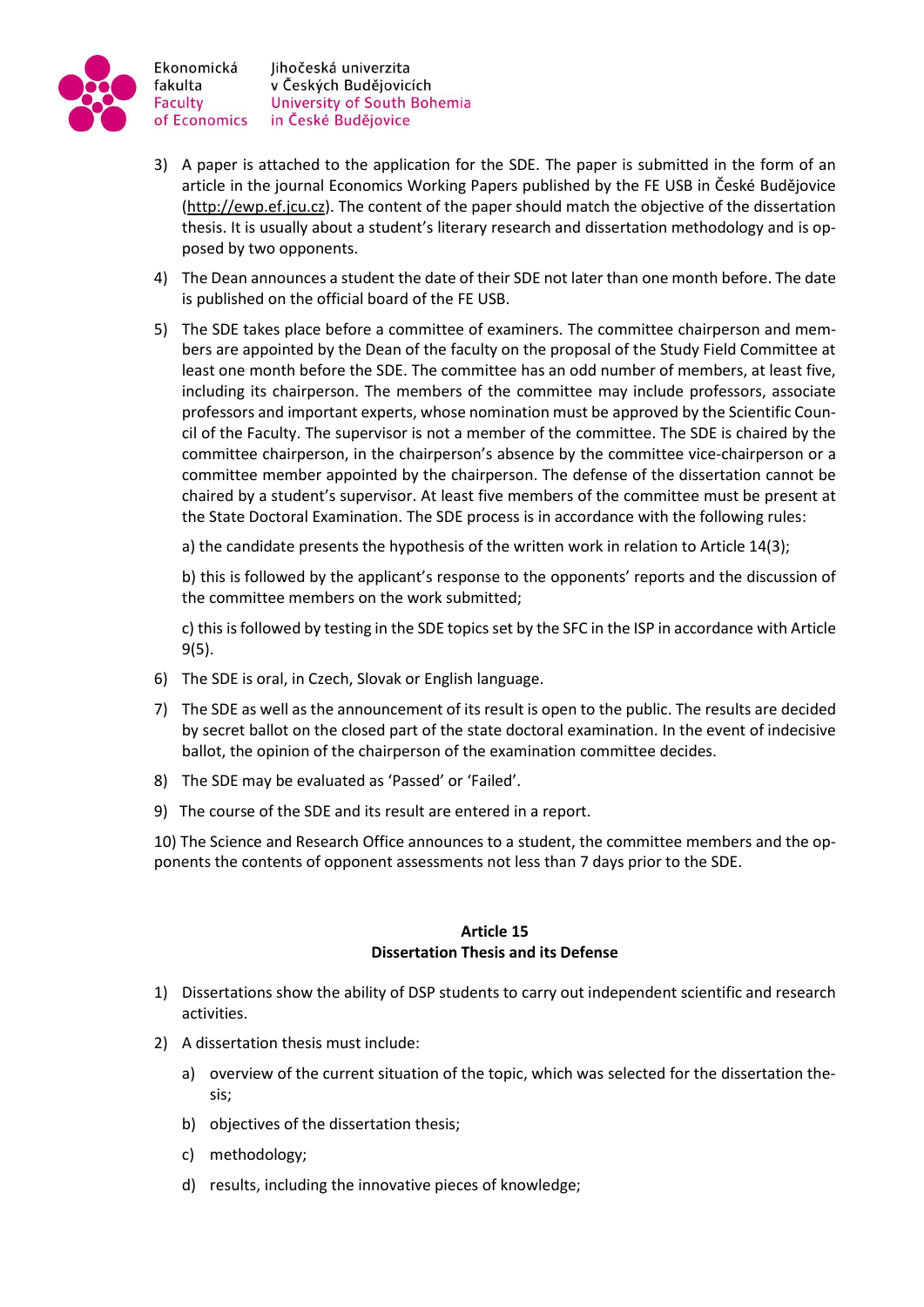

- e) discussion of the results;
- f) conclusions;
- g) summary;
- h) bibliography.
- 3) Formal requisites of dissertation theses are set in the Dean's Measures.
- 4) The defense of a dissertation thesis is scheduled after the SDE but not on the same day.
- 5) DSP students apply to the Dean of the Faculty for permission to defend their dissertation theses through the Science and Research Office. The applications should be accompanied by:
	- a) Six hard copies of the dissertation thesis followed by the identical PDF version of the dissertation thesis uploaded into the STAG system in accordance with Rector's Measures R156;
	- b) ten copies of the summary of professional accomplishments. Formal requisites of the summary of professional accomplishments are set in the Dean's Measures.
	- c) five addresses for sending the summary of professional accomplishments other than those that are the obligatory set addresses prescribed by Annex 1 to these measures;
	- d) structured CV;
	- e) offprints of their own publications the offprints must be in accordance with the Dean's Measures.
- 6) The Science and Research Office adds the following documents into the students' requests for the dissertation thesis defense:
	- a) DSP students' study records;
	- b) record from the state doctoral examination;
	- c) complete list of students' research activity results (extract from the personal bibliographic database);
	- d) statement of the supervisor, including the plagiarism checks statement;
	- e) comments of the training department based on the result of the internal defense of the dissertation. Each training department is obliged to announce the date of the internal defense to the Science and Research Office;
	- f) statement of the SFC chairperson.
- 7) In the event the Dean grants the permission to defend the dissertation thesis:
	- a) the Dean appoints the chairperson, vice-chairperson, members and opponents of the dissertation thesis on the SFC's proposal;
	- b) the Science and Research Office sends the dissertation thesis to all the opponents immediately after their appointment;
	- c) The chairperson of the SFC sets, in coordination with the Science and Research Office, the date and place of the dissertation thesis defense and informs the student, committee members, opponents, the supervisor and the academic community of the Faculty of Economy of the USB about such decision. The announcement of the defense must be published on the official notice board of the FE USB at least four weeks in advance;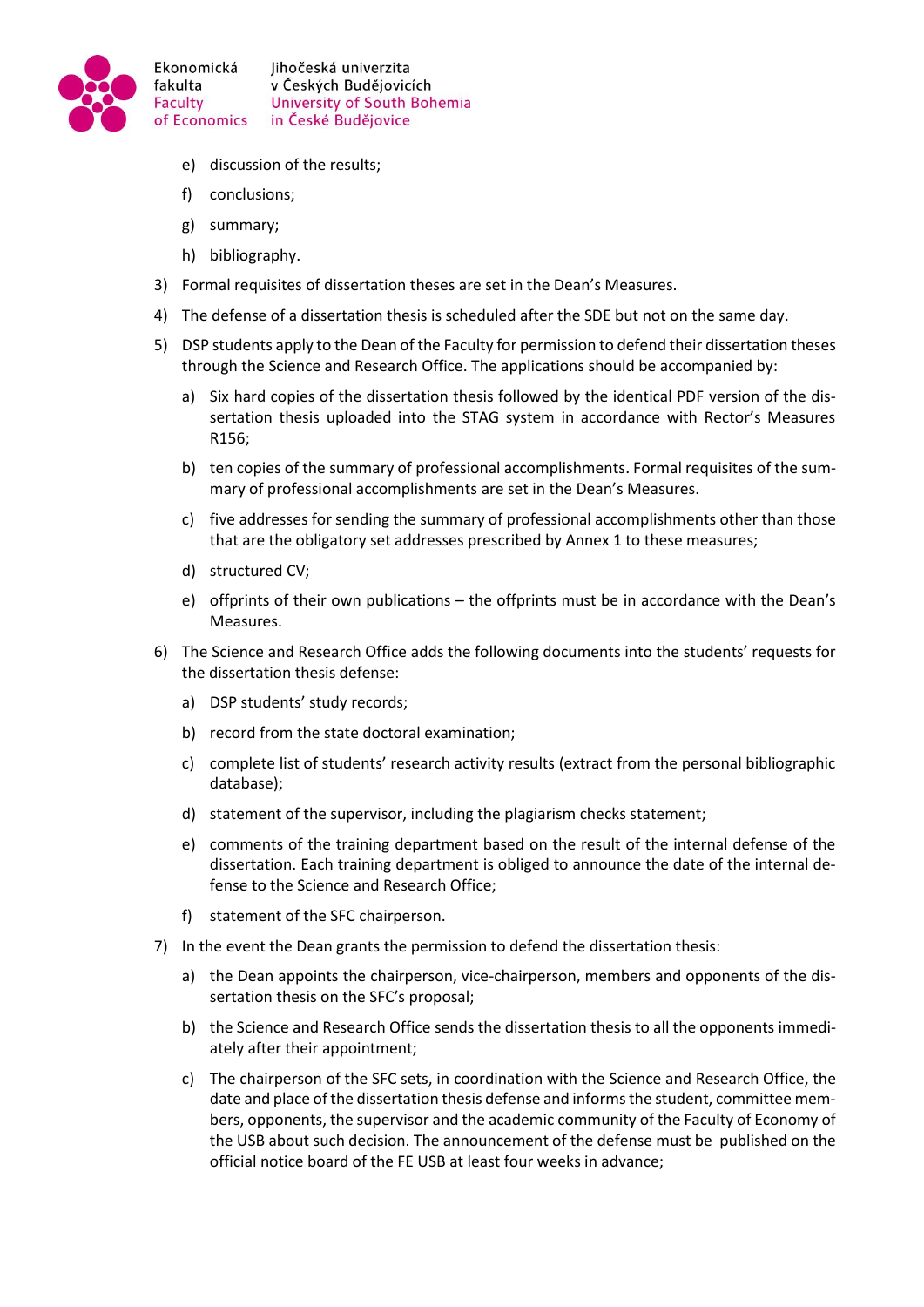

- Jihočeská univerzita v Českých Budějovicích University of South Bohemia in České Budějovice
- d) The Science and Research Office distributes the dissertation thesis summaries of professional accomplishments;
- e) The Science and Research Office receives the evaluation and written comments to the summaries of professional accomplishments and the dissertation theses. The collected documents are sent to the chairperson of the committee before the defense;
- f) Printed version of the dissertation thesis is made available for the interested parties at the Science and Research Office.
- 8) The committee has an odd number of members and the minimum number of members is nine. At least three members of the committee must be professors, associate professors or doctors of science (DrSc.). At least three members are external workers (outside the USB) and at least two members must be the members of the Study Field Committee. The supervisor is not a member of the committee. At least five members of the committee must be presented during the dissertation thesis defense.
- 9) Opposition proceedings for dissertation theses is in accordance with the following principles:
	- a) There are at least three dissertation thesis opponents chosen within the ranks of specialists in the field of each dissertation thesis. At least one opponent must be professor, associate professor or doctor of science (DrSc.). In the event a dissertation thesis is considered as cross-departmental, the opponents must be chosen in the way that there is a specialist from each department involved in the dissertation thesis. A supervisor, a consultant or any other worker who participated on the dissertation thesis cannot be appointed as an opponent. One opponent can be appointed from the ranks of the USB in České Budějovice. The opponents may be members of the committee;
	- b) The dissertation thesis along with a cover letter, the summary of professional accomplishments (which contains the list of the five most important publications of the student), as well as the offprints of articles published by the student in scientific journals and are sent to the opponents;
	- c) The opponent's assessment includes an objective and critical analysis of the weaknesses and strengths of the dissertation thesis.

The opponent's assessment must contain:

- i. the evaluation of how the dissertation thesis has fulfilled its objectives;
- ii. observations on the methodology and results, including the student's contribution;
- iii. observations on the importance for the discipline development or the real-life contribution;
- iv. observations on the formal layout and the language level of the dissertation thesis;
- v. observations on the student's publications;
- vi. a definite verdict whether the dissertation should or should not be accepted for the defense.
- d) In the event an opponent refuses to evaluate the dissertation thesis, the committee appoints a new one based on the SFC chairperson's proposal;
- e) The Science and Research Office announces to a student, the committee members and the opponents the contents of opponent assessments not less than 7 days prior to the defense.
- 10) Defense proceedings for dissertation theses is in accordance with the following principles: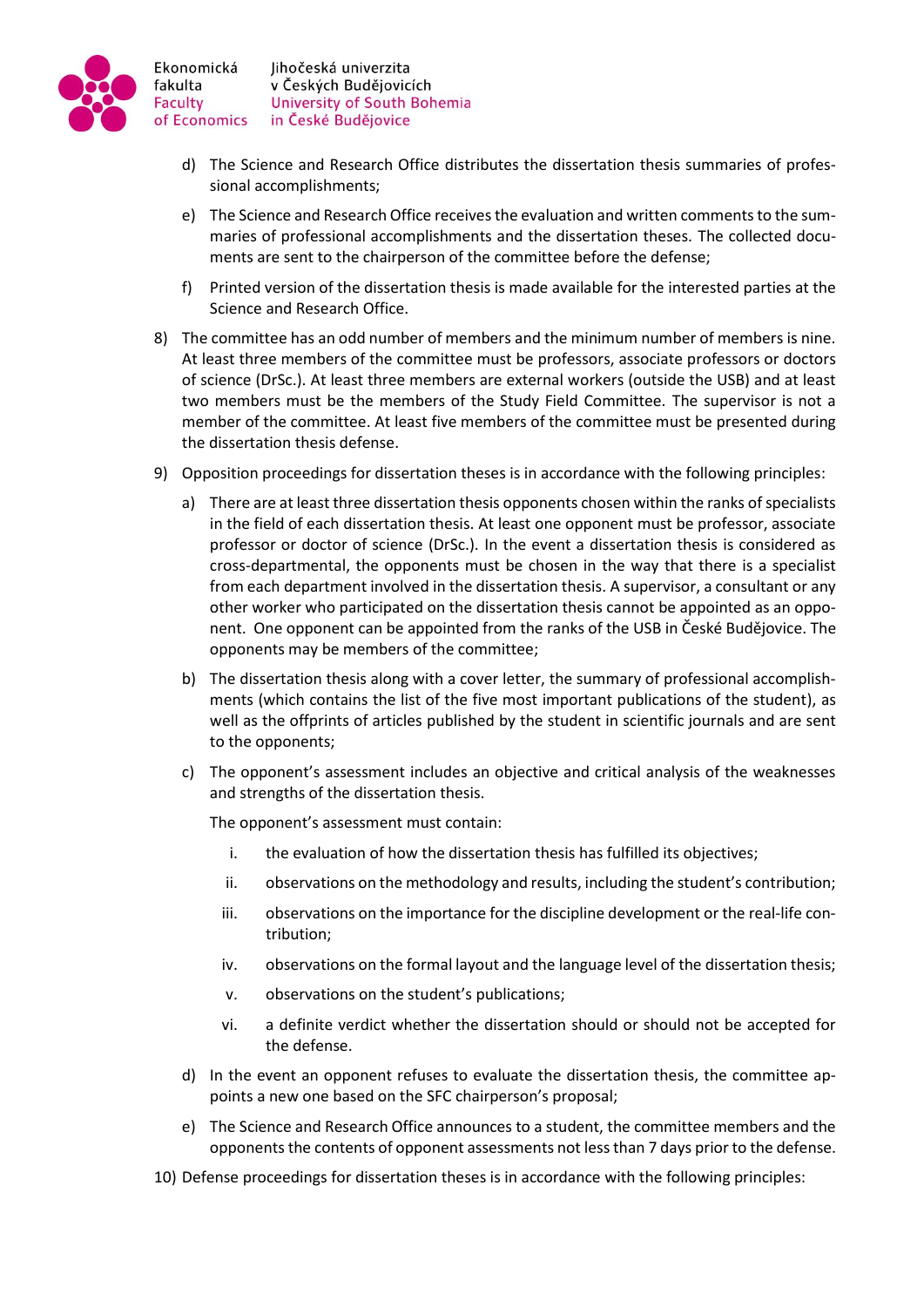

- a) the defense is chaired by the committee chairperson, in the chairperson's absence by the committee vice-chairperson or a committee member appointed by the chairperson. The defense of the dissertation cannot be chaired by a student's supervisor;
- b) the opponents' participation is mandatory. If one of the opponents is unable to participate, the defense may take place on condition that the absent opponent has submitted a positive assessment. If two or more opponents are absent, the defense is canceled and a new date is set within the 14 days by the Science and Research Office in coordination with the committee chairperson
- c) The defense starts with the chairperson introducing the student. The supervisor has possibility to evaluate the student too. The committee chairperson then is obliged to present to the committee all the submitted written reactions to the dissertation thesis and the summary of professional accomplishments. This is followed by a 20-minute presentation of the dissertation thesis by the student. After the presentation, the opponents present their opinions and the student reacts the opponents' assessments. The next part of the defense is a discussion between the student, opponents, committee members and other present academics. The student is obliged to deliver an opinion on every comment raised during the defense. The above parts of the defense are open to the public.
- d) The student is entitled to submit a written request for withdrawal of the defense application before the defense date.
- e) If student is absent at the defense and does not submit a written apology within five working days, the defense is graded as 'Failed'. The Dean evaluates the written apology and may set a new date for the dissertation defense.
- f) The final evaluation of the dissertation thesis defense is closed to public and attended by the supervisor (without the right to vote) and opponents. The committee decides in secret ballot. The course and result of the defense are summarized in a report, which is then signed by all the present members of the committee. The ballots are sealed in an envelope and archived together with the report on the defense.
- g) The defense is graded with either 'Passed' or 'Failed'. The majority of the ballots is required to achieve the 'Passed' result.
- h) In the event the final result is 'Failed' the defense can be retaken only once after six months at earliest.
- i) The defense result is announced publicly.

## **Article 16**

## **Holding SDE and Dissertation Thesis Defenses in Hybrid Manner**

- 1) The SDE and dissertation thesis defense may be convened by the SFC chairperson so that it will take place in real time by means of distance communication that allows audio and video participation of the SDE committee members and the dissertation thesis defense committee members (hereinafter referred to only as 'hybrid manner').
- 2) The Dean decides on the hybrid manner of the SDE or dissertation thesis defense on the proposal of the SFC chairperson. The hybrid method of the SDE or dissertation thesis defense is possible only with the consent of the DSP student. This consent is proven in writing by the DSP student's signature before the commencement of the SDE or dissertation thesis defense.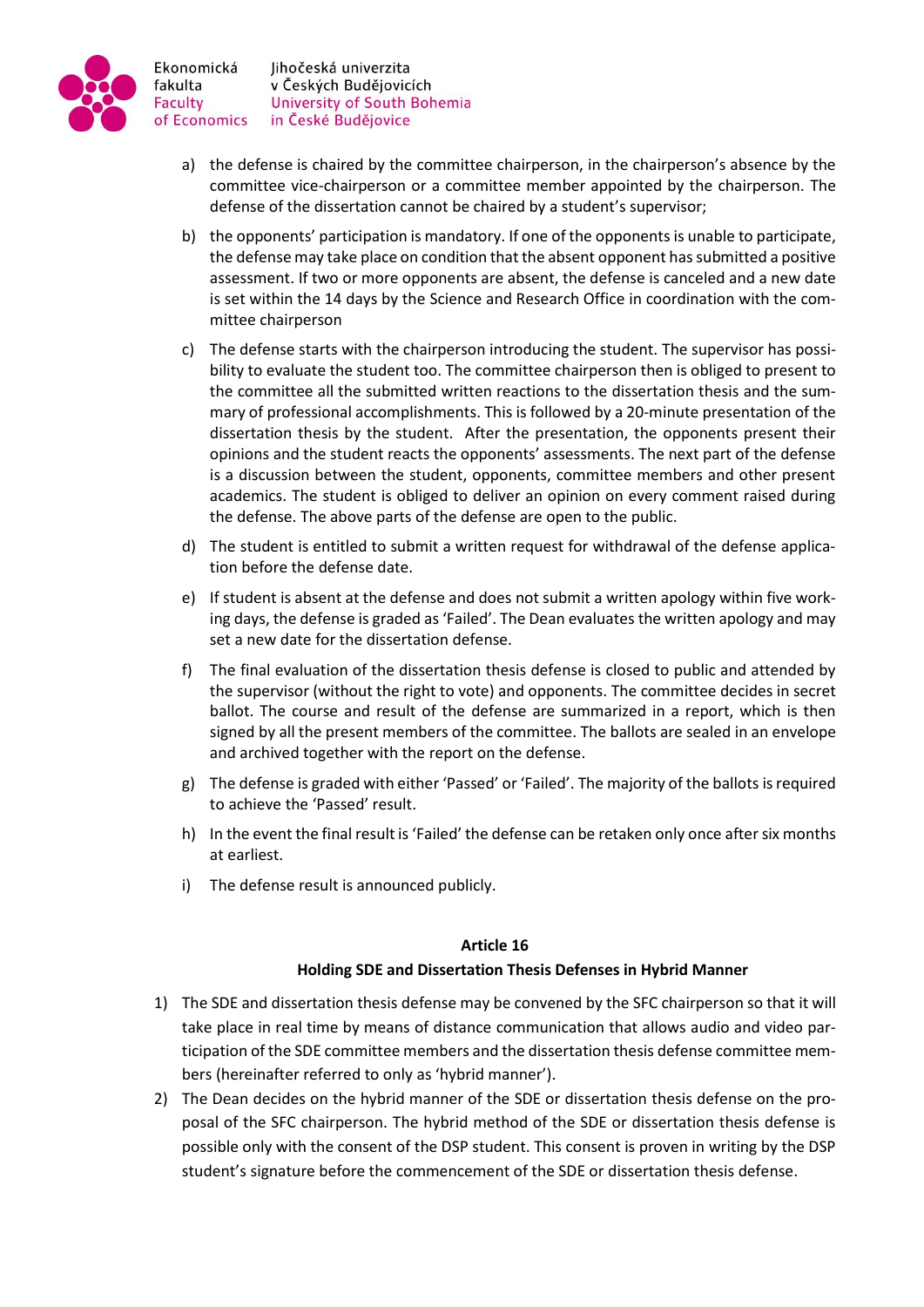

Ekonomická fakulta Faculty of Economics

Jihočeská univerzita v Českých Budějovicích University of South Bohemia in České Budějovice

- 3) A video and audio recording is made of the course of the SDE or dissertation thesis defense with the remote participation of persons. The participants agree to the recording by their remote participation. A Science and Research Office employee is responsible for making the recording, who submits the recording to the Science and Research Office for archiving. The Science and Research Office archives the recording for 5 years.
- 4) If the SDE or dissertation thesis defense takes place in the hybrid manner, the examined student at the SDE may be present online only with the consent of the SFC chairperson and the Dean if the student has serious reasons for doing so (quarantine, isolation, etc.). During the defense, students and examiners can be online in agreement with the committee chairperson or the SFC chairperson.
- 5) The number of the SDE or dissertation thesis defense committee members present consists of the number of physically and virtually present members. At the beginning of the meeting, the participation of the members is checked by verifying it verbally at the request with the microphone and camera switched on.
- 6) The members of the SDE or dissertation thesis defense committee vote by means of an appropriate technical means enabling secret voting. Elected scrutineers evaluate the result of such secret voting and announce it.

# **Article 17 Termination of DSP Studies**

- 1) Studies in DSP are duly completed by the defense of dissertation. The studies are terminated on the day of successful dissertation thesis defense.
- 2) The reason for the termination of studies is, among other reasons specified in the relevant provisions of the Higher Education Act and Study and Examination Regulations of the USB, in particular:
	- a) quitting the studies announced by the student in writing by registered mail or through the mail office of the USB to the Science and Research Office of the EF;
	- b) failure to complete the study requirements based on an annual evaluation of the performance of ISP, by the Dean's decision based on the SFC's proposal;
	- c) if the student fails to register for their studies in time in terms of Article 8.

## **Article 18 Effect**

1) The measures are effective from the date of publication.

doc. Dr. Ing. Dagmar Škodová Parmová m.p. Dean of the Faculty of Economics

## **Annexes**

1) List of mandatory electronic addresses for sending summaries of professional accomplishments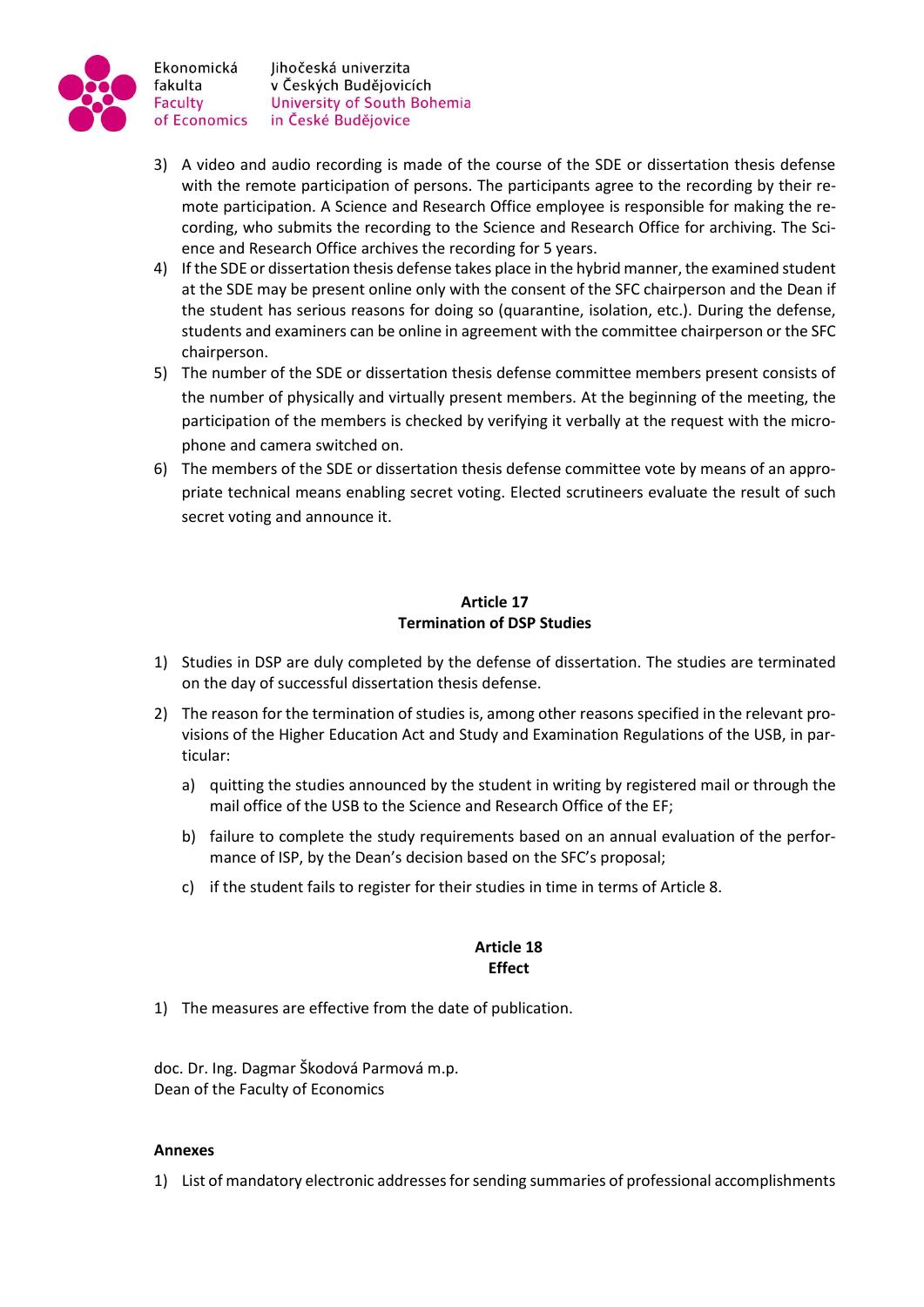

Ekonomická

Jihočeská univerzita Francische Maria (Francisco v Českých Budějovicích<br>Faculty – University of South Bohemia<br>of Economics – in České Budějovice of Economics in České Budějovice

**Annex 1 – LIST OF MANDATORY ADDRESSES FOR SENDING SUMMARIES OF PROFESSIONAL AC-COMPLISHMENTS IN THE CZECH AND SLOVAK REPUBLICS**

#### **Czech University of Life Sciences in Prague**

Faculty of Economics and Management Office for Science and Research Kamýcká 129 165 21 Praha 6 – Suchdol

#### **University of Economics in Bratislava**

Faculty of Business Management Science and research Dolnozemská cesta 1 852 35 Bratislava Slovak Republic

#### **University of Economics in Košice**

Faculty of Economics Office for Science and Doctoral Studies Tajovského 13 041 30 Košice Slovak Republic

#### **Masaryk University**

Faculty of Economics and Administration Office for Research, Development and Doctoral Studies Lipová 41a 602 00 Brno – Pisárky

#### **Mendel University in Brno**

Faculty of Business and Economics Office for Science and Research Zemědělská 1 613 00 Brno

#### **Slovak University of Agriculture in Nitra**

Faculty of Economics and Management Office for Science and Research Tr. Andreja Hlinku 2 949 76 Nitra Slovak Republic

#### **Technical university of Liberec**

Faculty of Economics Office for Science and Research Voroněžská 13 460 02 Liberec 2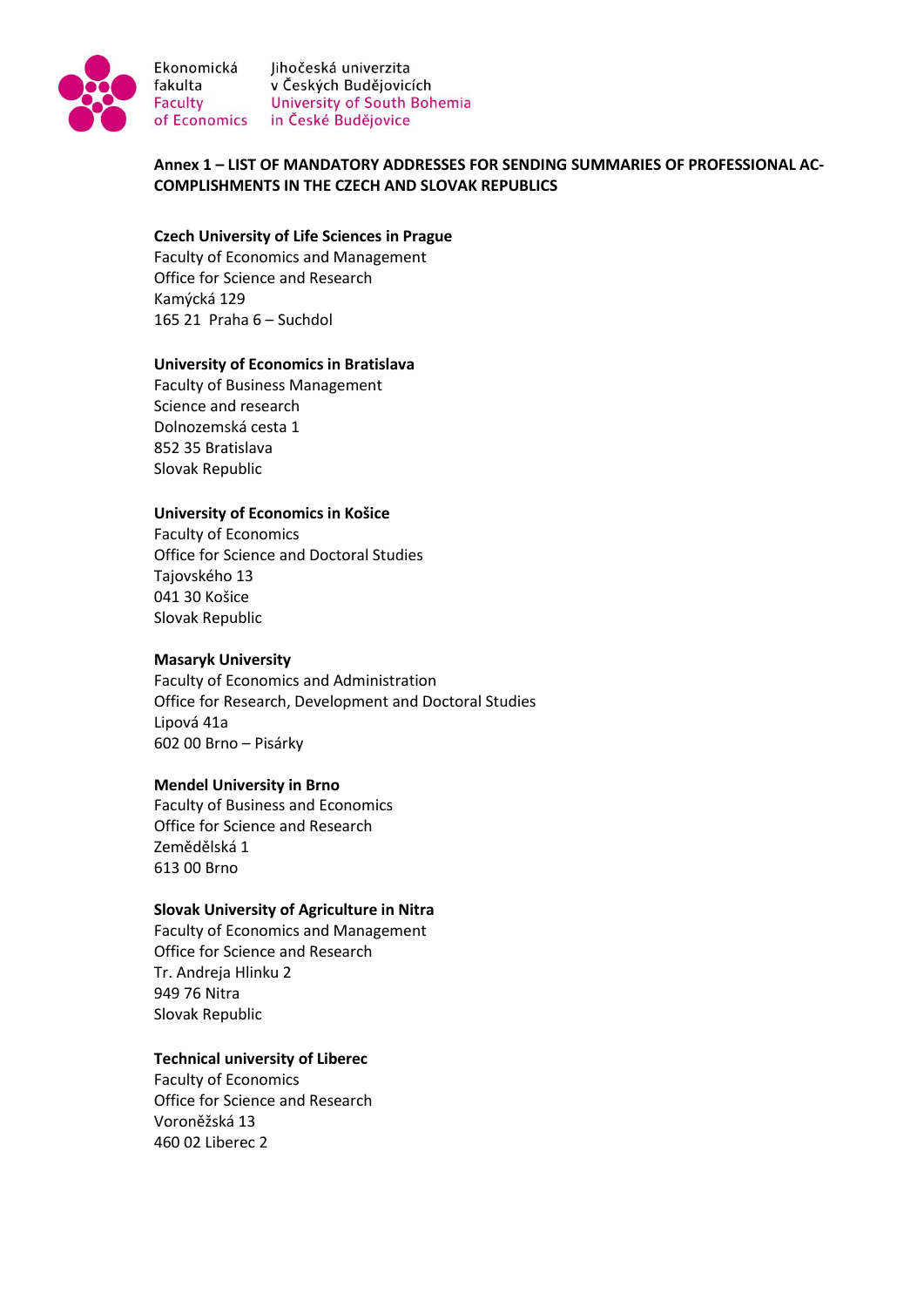

Ekonomická Jihočeská univerzita Francische Maria (Francisco v Českých Budějovicích<br>Faculty – University of South Bohemia<br>of Economics – in České Budějovice of Economics in České Budějovice

#### **Matej Bel University in Banská Bystrica**

Faculty of Economics Center for Research and Development Tajovského 10 97401 Banská Bystrica Slovak Republic

#### **University of Pardubice**

Faculty of Economics and Administration Science and research Studentská 84 532 10 Pardubice

#### **Tomas Bata University in Zlín**

Faculty of Management and Economics Office for Science and Research Mostní 5139 760 01 Zlín

#### **J. E. Purkyně University in Ústí nad Labem**

Faculty of Social and Economic Studies Office for Science, Research and External Relations Moskevská 54, 400 96 Ústí nad Labem,

#### **Technical University of Ostrava**

Faculty of Economics Research and Development Sokolská třída 33 701 21 Ostrava 1

#### **Prague University of Economics and Business**

Faculty of Finance and Accounting Science and research Nám. W. Churchilla 4 130 67 Praha 3

#### **Prague University of Economics and Business**

Faculty of Business Administration Science and research Nám. Winstona Churchilla 4 130 67 Praha 3

#### **Prague University of Economics and Business**

Faculty of Management Office for Science and Research Jarošovská 1117/II 377 01 Jindřichův Hradec